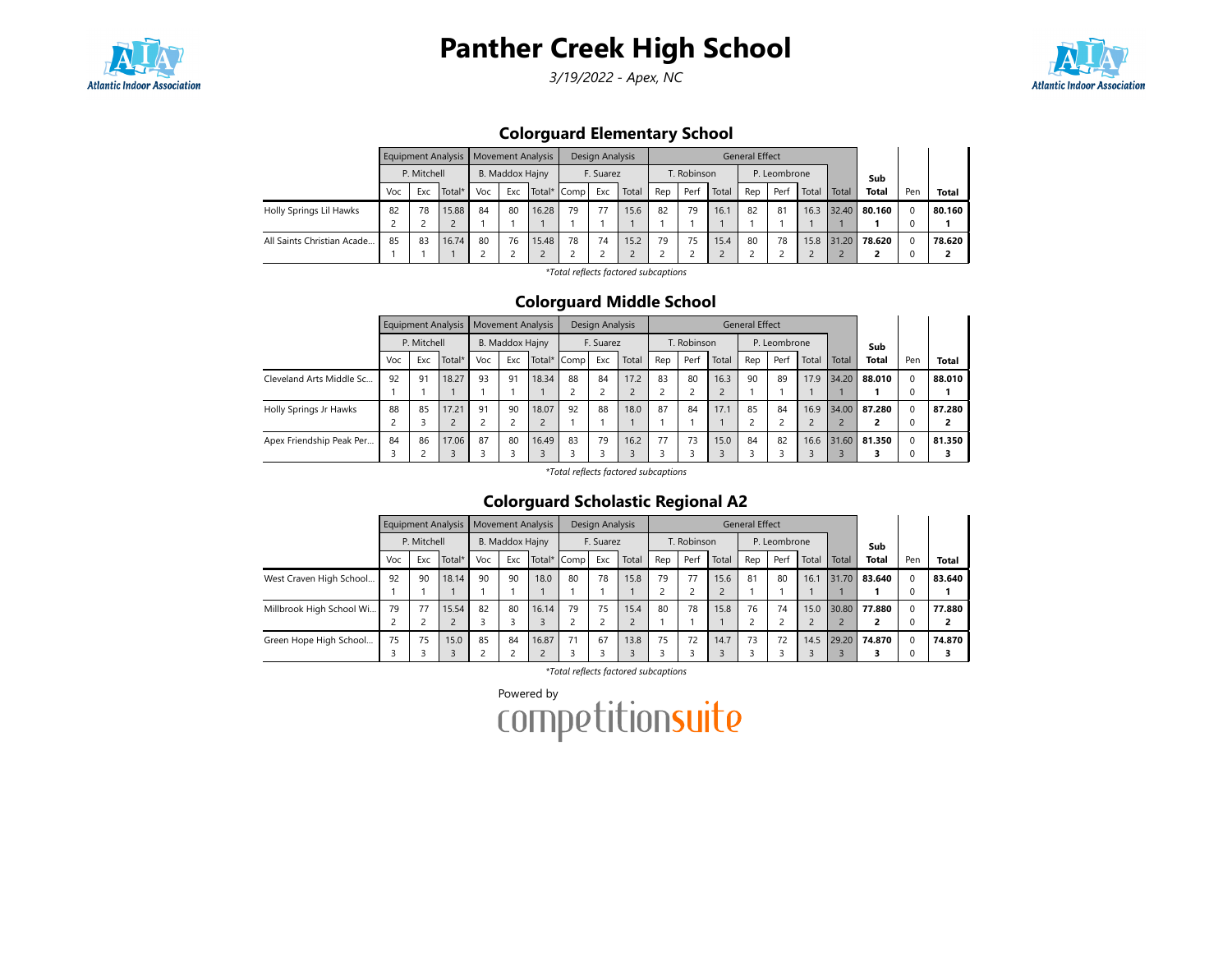

3/19/2022 - Apex, NC



Colorguard Scholastic Regional A1

|                           |                      | <b>Equipment Analysis</b> |                         |         | <b>Movement Analysis</b> |                |                      | Design Analysis      |                        |                      |                      |                          | <b>General Effect</b> |              |                        |                         |                |               |             |
|---------------------------|----------------------|---------------------------|-------------------------|---------|--------------------------|----------------|----------------------|----------------------|------------------------|----------------------|----------------------|--------------------------|-----------------------|--------------|------------------------|-------------------------|----------------|---------------|-------------|
|                           |                      | P. Mitchell               |                         |         | <b>B. Maddox Hajny</b>   |                |                      | F. Suarez            |                        |                      | T. Robinson          |                          |                       | P. Leombrone |                        |                         | Sub            |               |             |
|                           | Voc                  | Exc                       | Total*                  | Voc     | Exc                      | Total*         | Comp                 | Exc                  | Total                  | Rep                  | Perf                 | Total                    | Rep                   | Perf         | Total                  | Total                   | <b>Total</b>   | Pen           | Total       |
| Apex Friendship Blue      | 85<br>1              | 84<br>1                   | 16.87<br>$\mathbf{1}$   | 88<br>1 | 88<br>-1                 | 17.6           | 83<br>$\overline{c}$ | 84<br>1              | 16.7<br>$\mathbf{1}$   | 83<br>$\overline{c}$ | 81<br>$\overline{c}$ | 16.4<br>$\overline{2}$   | 85<br>1               | 85<br>1      | 17.0<br>1              | 33.40                   | 84.570<br>1    | 0<br>2        | 84.570<br>1 |
| Ronald Reagan HS Winter   | 81                   | 81                        | 16.2                    | 84      | 84                       | 16.8           | 82                   | 80                   | 16.2                   | 81                   | 79                   | 16.0                     | 78                    | 80           | 15.8                   | 31.80                   | 81.000         | $\Omega$      | 81.000      |
|                           | 3                    | 3                         | 3                       | 2       | 2                        | $\overline{2}$ | 3                    | 4                    | $\overline{4}$         | 3                    | 3                    | 3                        | 5                     | 3            | $\overline{4}$         | $\overline{3}$          | 2              | 2             | 2           |
| Holly Springs Purple      | 77<br>6              | 73<br>6                   | 14.88<br>6              | 82<br>3 | 82<br>3                  | 16.4<br>3      | 81<br>4              | 82<br>$\overline{c}$ | 16.3<br>$\overline{3}$ | 85<br>1              | 83<br>1              | 16.8<br>$\mathbf{1}$     | 83<br>2               | 82<br>2      | 16.5<br>$\overline{2}$ | 33.30<br>$\overline{2}$ | 80.880<br>3    | 0.2           | 80.680<br>3 |
| Sanderson HS Combined     | 83<br>$\overline{c}$ | 82<br>$\overline{c}$      | 16.47<br>$\overline{c}$ | 77<br>5 | 74<br>5                  | 15.01<br>5     | 84                   | 81<br>3              | 16.5<br>$\overline{2}$ | 70<br>6              | 67<br>6              | 13.7<br>6                | 80<br>3               | 79<br>4      | 15.9<br>3              | 29.60<br>5              | 77.580<br>4    | $\Omega$<br>2 | 77.580<br>4 |
| Rolesville High School Wi | 78                   | 74                        | 15.08                   | 79      | 77                       | 15.54          | 71                   | 68                   | 13.9                   | 80                   | 78                   | 15.8                     | 76                    | 75           | 15.1                   | 30.90                   | 75.420         | $\Omega$      | 75.420      |
|                           | 5                    | 5                         | 5                       | 4       | 4                        | $\overline{4}$ | 5                    | 5                    | 5                      | 4                    | 4                    | $\overline{\mathcal{A}}$ | 6                     | 6            | 6                      | $\overline{4}$          | 5              | 2             | 5           |
| New Bern HS WG            | 80                   | 76                        | 15.48                   | 75      | 72                       | 14.61          | 69                   | 67                   | 13.6                   | 65                   | 62                   | 12.7                     | 75                    | 73           | 14.8                   | 27.50                   | 71.190         | $\Omega$      | 71.190      |
|                           | 4                    | 4                         | $\overline{4}$          | 6       | 6                        | 6              | 6                    | 6                    | 6                      | 9                    | 9                    | 9                        | $\overline{7}$        | 7            | $\overline{7}$         | 8                       | 6              | 2             | 6           |
| Magna Vista HS Winterg    | 73                   | 69                        | 14.08                   | 74      | 71                       | 14.41          | 68                   | 65                   | 13.3                   | 69                   | 64                   | 13.3                     | 79                    | 77           | 15.6                   | 28.90                   | 70.690         | $\Omega$      | 70.690      |
|                           | $\overline{7}$       | $\overline{7}$            | $\overline{7}$          | 7       | $\overline{7}$           | $\overline{7}$ | $\overline{7}$       | 8                    | $\overline{7}$         | $\overline{7}$       | 8                    | 8                        | 4                     | 5            | 5                      | 6                       | $\overline{7}$ | 2             | 7           |
| Southern Nash Winter Gu   | 71                   | 65                        | 13.42                   | 72      | 69                       | 14.01          | 67                   | 64                   | 13.1                   | 73                   | 72                   | 14.5                     | 72                    | 71           | 14.3                   | 28.80                   | 69.330         | <sup>0</sup>  | 69.330      |
|                           | 8                    | 8                         | 8                       | 8       | 8                        | 8              | 8                    | 9                    | 8                      | 5                    | 5                    | 5                        | 8                     | 8            | 8                      | $\overline{7}$          | 8              | 2             | 8           |
| Topsail High School Wint  | 69                   | 64                        | 13.15                   | 69      | 67                       | 13.54          | 64                   | 66                   | 13.0                   | 68                   | 66                   | 13.4                     | 68                    | 65           | 13.3                   | 26.70                   | 66.390         | <sup>0</sup>  | 66.390      |
|                           | 9                    | 9                         | 9                       | 10      | 9                        | 10             | 9                    | $\overline{7}$       | 9                      | 8                    | 7                    | $\overline{7}$           | 10                    | 10           | 10                     | 9                       | 9              | 2             | 9           |
| Gates County Varsity Win  | 66                   | 62                        | 12.68                   | 71      | 66                       | 13.55          | 63                   | 61                   | 12.4                   | 63                   | 59                   | 12.2                     | 69                    | 66           | 13.5                   | 25.70                   | 64.330         | 0             | 64.330      |
|                           | 10                   | 10                        | 10                      | 9       | 10                       | 9              | 10                   | 10                   | 10                     | 10                   | 10                   | 10                       | 9                     | 9            | 9                      | 10                      | 10             | 2             | 10          |

\*Total reflects factored subcaptions

## Colorguard Independent Regional A

|                        |     |             | Equipment Analysis   Movement Analysis |     |                 |      |             | Design Analysis |       |     |             |       | <b>General Effect</b> |              |       |       |              |     |        |
|------------------------|-----|-------------|----------------------------------------|-----|-----------------|------|-------------|-----------------|-------|-----|-------------|-------|-----------------------|--------------|-------|-------|--------------|-----|--------|
|                        |     | P. Mitchell |                                        |     | B. Maddox Hajny |      |             | F. Suarez       |       |     | T. Robinson |       |                       | P. Leombrone |       |       | Sub          |     |        |
|                        | Voc | Exc.        | Total*                                 | Voc | Exc             |      | Total* Comp | Exc             | Total | Rep | Perf        | Total | Rep                   | Perf         | Total | Total | <b>Total</b> | Pen | Total  |
| Campbell University    | 93  | 92          | 18.47                                  | 91  | 91              | 18.2 | 87          | 83              | 17.0  | 87  | 85          | 17.2  | 87                    | 84           | 17.1  |       | 34.30 87.970 |     | 87.970 |
|                        |     |             |                                        |     |                 |      |             |                 |       |     |             |       |                       |              |       |       |              |     |        |
| Cumberland Independent | 80  | 76          | 15.48                                  | 87  | 87              | 17.4 | 81          | 82              | 16.3  | 80  | 77          | 15.7  | 80                    | 77           | 15.7  | 31.40 | 80.580       |     | 80.580 |
|                        |     |             |                                        |     |                 |      |             |                 |       |     |             |       |                       |              |       |       |              |     |        |

\*Total reflects factored subcaptions

| Powered by              |  |  |
|-------------------------|--|--|
| <b>competitionsuite</b> |  |  |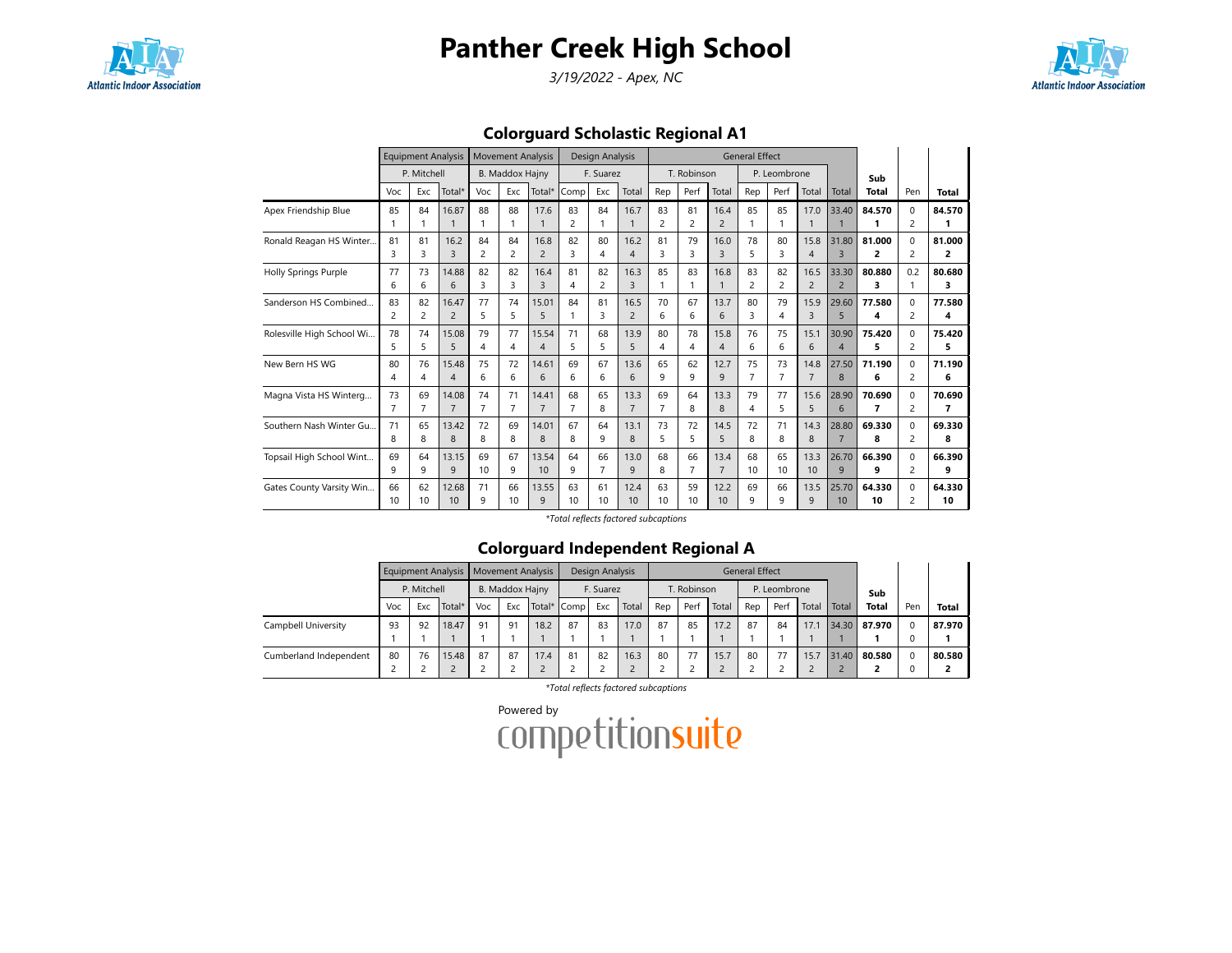

3/19/2022 - Apex, NC



# Colorguard Scholastic A3

|                           |     |                | <b>Equipment Analysis</b> |                | <b>Movement Analysis</b> |        |      | Design Analysis |                |     |             |                          | <b>General Effect</b> |              |                |                |        |              |        |
|---------------------------|-----|----------------|---------------------------|----------------|--------------------------|--------|------|-----------------|----------------|-----|-------------|--------------------------|-----------------------|--------------|----------------|----------------|--------|--------------|--------|
|                           |     | P. Mitchell    |                           |                | B. Maddox Hajny          |        |      | F. Suarez       |                |     | T. Robinson |                          |                       | P. Leombrone |                |                | Sub    |              |        |
|                           | Voc | Exc            | Total*                    | Voc            | Exc                      | Total* | Comp | Exc             | Total          | Rep | Perf        | Total                    | Rep                   | Perf         | Total          | Total          | Total  | Pen          | Total  |
| Cleveland Arts A Guard    | 70  | 67             | 13.61                     | 60             | 60                       | 12.0   | 71   | 71              | 14.2           | 77  | 75          | 15.2                     | 76                    | 75           | 15.1           | 30.30          | 70.110 | $\Omega$     | 70.110 |
|                           |     |                |                           |                |                          |        |      | 3               | 3              | 2   |             | $\overline{2}$           |                       | 2            | $\overline{2}$ | $\overline{2}$ |        | 0            |        |
| Athens Drive HS Winterg   | 65  | 66             | 13.13                     | 57             | 55                       | 11.14  | 75   | 73              | 14.8           | 76  | 74          | 15.0                     | 78                    | 77           | 15.5           | 30.50          | 69.570 | $\Omega$     | 69.570 |
|                           | 3   | $\overline{c}$ | $\overline{2}$            | 2              | 3                        | 3      |      |                 |                | 3   | 3           | 3                        |                       |              |                |                | 2      | 0            | 2      |
| Cape Fear High School W   | 66  | 64             | 12.94                     | 55             | 58                       | 11.39  | 74   | 72              | 14.6           | 78  | 75          | 15.3                     | 75                    | 72           | 14.7           | 30.00          | 68.930 | $\Omega$     | 68.930 |
|                           | 2   | 3              | 3                         | 3              | 2                        |        |      | 2               | $\overline{2}$ |     |             |                          | 3                     | 3            | 3              | ς              | з      |              | з      |
| Swansboro High School     | 63  | 61             | 12.34                     | 47             | 44                       | 9.01   | 69   | 69              | 13.8           | 73  | 70          | 14.3                     | 72                    | 69           | 14.1           | 28.40          | 63.550 | $\Omega$     | 63.550 |
|                           | 5.  | 4              | $\overline{4}$            | 6              |                          | 6      |      | 4               | $\overline{4}$ | 4   | 4           | $\overline{\mathcal{A}}$ | 4                     | 4            | 4              | 4              | 4      | <sup>0</sup> | 4      |
| Franklinton HS Varsity Wi | 64  | 59             | 12.15                     | 53             | 52                       | 10.47  | 67   | 68              | 13.5           | 69  | 66          | 13.5                     | 67                    | 64           | 13.1           | 26.60          | 62.720 | $\Omega$     | 62.720 |
|                           | 4   | 5              | 5                         | $\overline{4}$ | $\overline{4}$           | 4      | 6    | 5               | 5              | 6   | 6           | 6                        | 6                     | 6            | 6              | 6              | 5      | 0            | 5      |
| Enloe HS Winterguard      | 62  | 59             | 12.01                     | 43             | 45                       | 8.86   | 66   | 63              | 12.9           | 71  | 67          | 13.8                     | 70                    | 68           | 13.8           | 27.60          | 61.370 | $\Omega$     | 61.370 |
|                           | 6   | 5              | 6                         |                | 6                        |        |      | 6               |                | 5.  | 5           | 5                        | 5.                    | 5            | 5              | 5              | 6      | O            | 6      |
| Franklin County High Sch  | 56  | 45             | 9.77                      | 50             | 47                       | 9.61   | 70   | 60              | 13.0           | 67  | 64          | 13.1                     | 65                    | 62           | 12.7           | 25.80          | 58.180 | $\Omega$     | 58.180 |
|                           |     |                |                           | 5              | 5                        | 5      |      | 7               | 6              |     |             |                          |                       |              |                |                |        |              | 7      |

\*Total reflects factored subcaptions

## Colorguard Scholastic A2

|                            |     |             | <b>Equipment Analysis</b> |     |                        | <b>Movement Analysis</b> |                | Design Analysis |                |                |             |       | <b>General Effect</b> |              |                |       |              |          |              |
|----------------------------|-----|-------------|---------------------------|-----|------------------------|--------------------------|----------------|-----------------|----------------|----------------|-------------|-------|-----------------------|--------------|----------------|-------|--------------|----------|--------------|
|                            |     | P. Mitchell |                           |     | <b>B. Maddox Hajny</b> |                          |                | F. Suarez       |                |                | T. Robinson |       |                       | P. Leombrone |                |       | Sub          |          |              |
|                            | Voc | Exc         | Total*                    | Voc | Exc                    | Total*                   | Comp           | Exc             | Total          | Rep            | Perf        | Total | Rep                   | Perf         | Total          | Total | <b>Total</b> | Pen      | <b>Total</b> |
| Havelock HS "Panache"      | 78  | 74          | 15.08                     | 72  | 71                     | 14.27                    | 83             | 81              | 16.4           | 82             | 80          | 16.2  | 82                    | 80           | 16.2           | 32.40 | 78.150       | $\Omega$ | 78.150       |
|                            |     |             |                           |     |                        |                          |                |                 |                | $\overline{2}$ |             |       | 4                     | 4            | 4              | 4     |              | 0        |              |
| Panther Creek Varsity Win  | 73  | 69          | 14.08                     | 70  | 69                     | 13.87                    | 81             | 79              | 16.0           | 82             | 79          | 16.1  | 83                    | 81           | 16.4           | 32.50 | 76.450       | $\Omega$ | 76.450       |
|                            | 3   | 4           | 4                         |     |                        | $\overline{c}$           | $\overline{ }$ | 2               | $\overline{2}$ | $\overline{c}$ | 3           |       | 3                     | 3            | $\overline{3}$ | 3     |              | 0        |              |
| Carteret Collective Winter | 75  | 73          | 14.74                     | 67  | 67                     | 13.4                     | 76             | 74              | 15.0           | 81             | 79          | 16.0  | 84                    | 84           | 16.8           | 32.80 | 75.940       | $\Omega$ | 75.940       |
|                            |     |             | 2                         | З   | 3                      |                          | 4              | 4               | $\overline{4}$ | $\overline{4}$ |             |       | 2                     |              | $\overline{2}$ |       |              |          |              |
| Apex Friendship Red        | 72  | 71          | 14.27                     | 56  | 54                     | 10.94                    | 77             | 75              | 15.2           | 84             | 81          | 16.5  | 86                    | 85           | 17.1           | 33.60 | 74.010       | $\Omega$ | 74.010       |
|                            | 4   | ς           | 3                         |     |                        |                          | 3              | 3               | $\overline{3}$ |                |             |       |                       |              |                |       | 4            | O        | 4            |
| Clayton HS Wintequard      | 61  | 62          | 12.33                     | 58  | 57                     | 11.47                    | 74             | 72              | 14.6           | 78             | 75          | 15.3  | 79                    | 76           | 15.5           | 30.80 | 69.200       | $\Omega$ | 69.200       |
|                            | ∍   |             | 5                         | 4   | 4                      | 4                        | ╮              | ב               |                | 5              |             |       |                       |              |                |       |              | O        |              |

\*Total reflects factored subcaptions

| Powered by              |  |
|-------------------------|--|
| <b>competitionsuite</b> |  |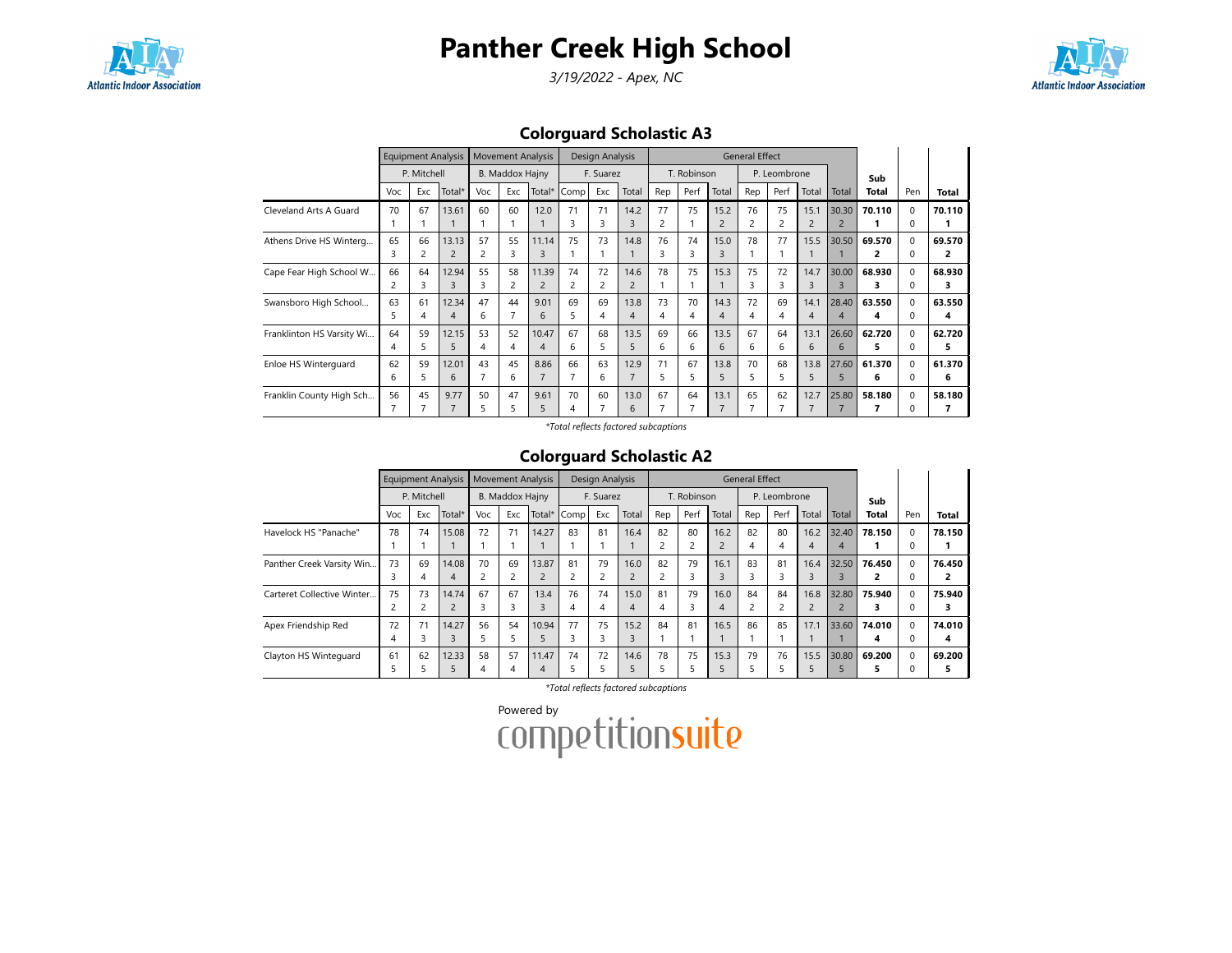

3/19/2022 - Apex, NC



## Colorguard Scholastic A1

|                           |     |             | Equipment Analysis |     |                 | <b>Movement Analysis</b> |      | Design Analysis |       |                         |             |       | <b>General Effect</b> |              |       |       |              |          |        |
|---------------------------|-----|-------------|--------------------|-----|-----------------|--------------------------|------|-----------------|-------|-------------------------|-------------|-------|-----------------------|--------------|-------|-------|--------------|----------|--------|
|                           |     | P. Mitchell |                    |     | B. Maddox Hajny |                          |      | F. Suarez       |       |                         | T. Robinson |       |                       | P. Leombrone |       |       | Sub          |          |        |
|                           | Voc | Exc         | Total*             | Voc | Exc             | Total*                   | Comp | Exc             | Total | Rep                     | Perf        | Total | Rep                   | Perf         | Total | Total | <b>Total</b> | Pen      | Total  |
| Corinth Holders High Sch  | 86  | 83          | 16.81              | 78  | 77              | 15.47                    | 85   | 82              | 16.7  | 86                      | 84          | 17.0  | 87                    | 86           | 17.3  | 34.30 | 83.280       | $\Omega$ | 83.280 |
|                           |     |             |                    |     |                 |                          |      | 3               |       | $\overline{\mathbf{c}}$ |             |       |                       |              | 3     |       |              |          |        |
| Cary High School Varsity  | 81  | 79          | 15.94              | 72  | 71              | 14.27                    | 87   | 83              | 17.0  | 88                      | 87          | 17.5  | 89                    | 89           | 17.8  | 35.30 | 82.510       | $\Omega$ | 82.510 |
|                           |     |             |                    |     | 3               |                          |      | $\overline{c}$  |       |                         |             |       |                       |              |       |       |              |          |        |
| <b>Holly Springs Gold</b> | 83  | 80          | 16.21              | 71  | 70              | 14.07                    | 84   | 85              | 16.9  | 86                      | 85          | 17.1  | 88                    | 87           | 17.5  | 34.60 | 81.780       | $\Omega$ | 81.780 |
|                           |     |             | $\epsilon$         | 4   | 4               |                          | 3    |                 |       | 2                       |             |       | <sup>-</sup>          |              | ے     |       |              |          |        |
| Green Hope Varsity Wint   | 79  | 75          | 15.28              | 74  | 73              | 14.67                    | 79   | 77              | 15.6  | 85                      | 83          | 16.8  | 82                    | 82           | 16.4  | 33.20 | 78.750       | $\Omega$ | 78.750 |
|                           | 4   |             | 4                  |     |                 |                          | 4    | 4               | 4     | 4                       | 4           | 4     | 4                     |              | 4     | 4     | Δ            |          | 4      |

\*Total reflects factored subcaptions

### Colorguard Independent A

|                         |     |             |        | Equipment Analysis   Movement Analysis |                 |       |             | Design Analysis |       |     |             |       | General Effect |              |       |       |              |          |              |
|-------------------------|-----|-------------|--------|----------------------------------------|-----------------|-------|-------------|-----------------|-------|-----|-------------|-------|----------------|--------------|-------|-------|--------------|----------|--------------|
|                         |     | P. Mitchell |        |                                        | B. Maddox Hajny |       |             | F. Suarez       |       |     | T. Robinson |       |                | P. Leombrone |       |       | Sub          |          |              |
|                         | Voc | Exc         | Total* | Voc                                    | Exc             |       | Total* Comp | Exc             | Total | Rep | Perf        | Total | Rep            | Perf         | Total | Total | <b>Total</b> | Pen      | <b>Total</b> |
| Smithfield Independent  | 89  | 88          | 17.67  | 88                                     | 88              | 17.6  | 89          | 87              | 17.6  | 87  | 85          | 17.2  | 87             | 87           | 17.4  | 34.60 | 87.470       | $\Omega$ | 87.470       |
|                         |     |             |        |                                        |                 |       |             |                 |       |     |             |       |                |              |       |       |              |          |              |
| Awaken Independent      | 84  | 81          | 16.41  | 61                                     | 59              | 11.94 | 80          | 77              | 15.7  | 85  | 83          | 16.8  | 80             | 79           | 15.9  | 32.70 | 76.750       |          | 76.750       |
|                         |     |             |        |                                        | 2               |       |             |                 |       |     |             |       |                |              |       |       |              |          |              |
| Centre City Independent | 78  | 77          | 15.47  | 59                                     | 56              | 11.41 | 77          | 75              | 15.2  | 83  | 80          | 16.3  | 78             | 77           | 15.5  | 31.80 | 73.880       | $\Omega$ | 73.880       |
|                         |     |             |        |                                        |                 |       |             |                 |       |     |             |       |                |              |       |       |              |          |              |

\*Total reflects factored subcaptions

### Colorguard Independent Senior

|                          |     |             | Equipment Analysis   Movement Analysis |     |                 |             | Design Analysis |       |     |             |       | General Effect |              |               |       |              |     |        |
|--------------------------|-----|-------------|----------------------------------------|-----|-----------------|-------------|-----------------|-------|-----|-------------|-------|----------------|--------------|---------------|-------|--------------|-----|--------|
|                          |     | P. Mitchell |                                        |     | B. Maddox Hajny |             | F. Suarez       |       |     | T. Robinson |       |                | P. Leombrone |               |       | Sub          |     |        |
|                          | Voc | Exc.        | Total*                                 | Voc | Exc             | Total* Comp | Exc             | Total | Rep | Perf        | Total | Rep            | Perf         | Total   Total |       | <b>Total</b> | Pen | Total  |
| AssemblyLine Winterguard | 63  | 65          | 12.86                                  | 63  | 60              | 12.21       | 72              | 14.7  | 77  |             | 15.2  | 74             |              | 14.7          | 29.90 | 69.670       |     | 69.670 |
|                          |     |             |                                        |     |                 |             |                 |       |     |             |       |                |              |               |       |              |     |        |

\*Total reflects factored subcaptions

Powered by<br>COMPetitionsuite